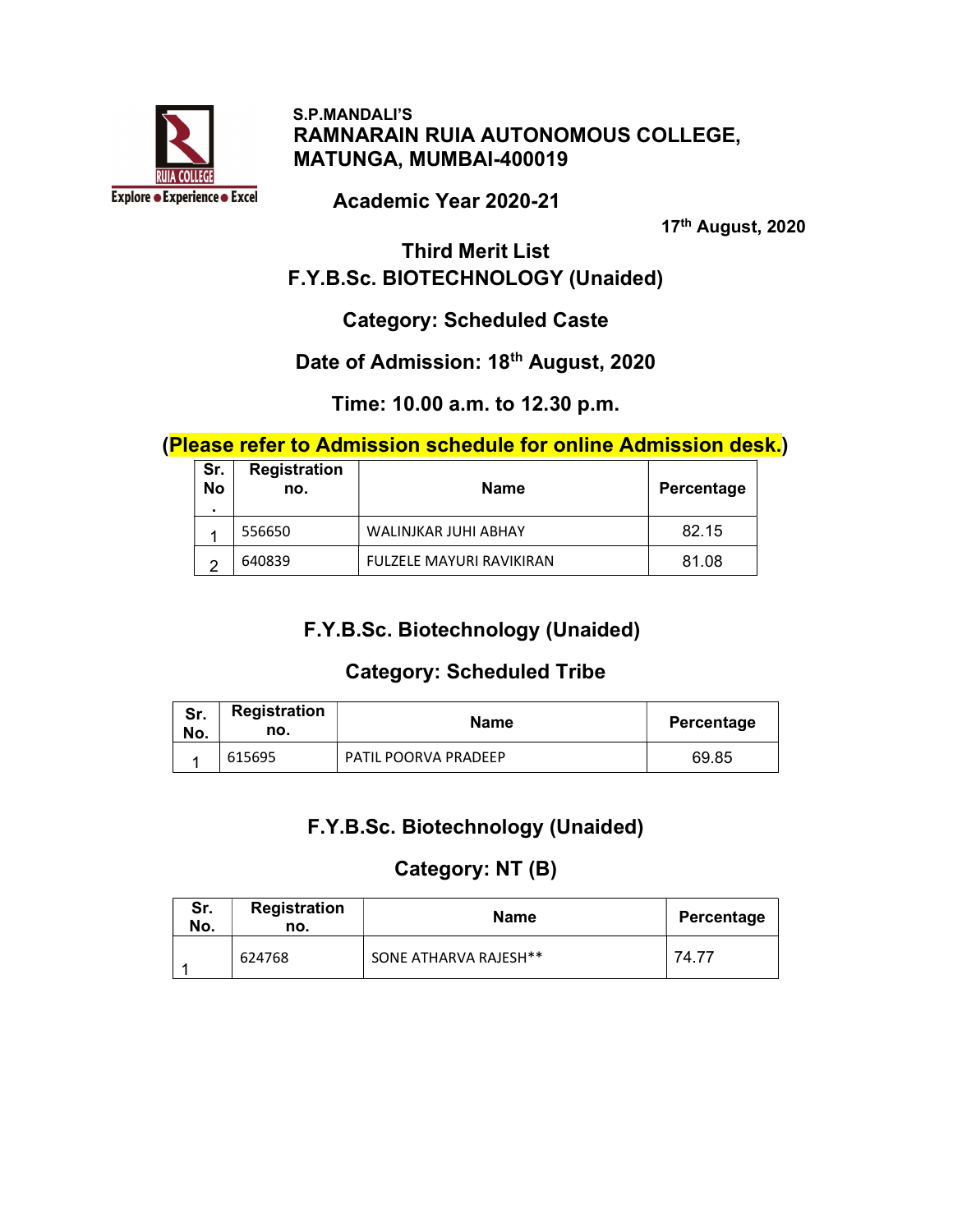#### F.Y.B.Sc. Biotechnology (Unaided)

#### Category: SBC

| Sr.<br>No. | <b>Registration</b><br>no. | Name                     | Percentage |
|------------|----------------------------|--------------------------|------------|
|            | 519360                     | <b>BAKDE GAURI VIJAY</b> | 78.46      |

# F.Y.B.Sc. Biotechnology (Unaided)

### Category: SEBC

| Sr.<br>No. | <b>Registration</b><br>no. | Name                    | Percentage |
|------------|----------------------------|-------------------------|------------|
|            | 524451                     | DHOBLE KUNJAL VIVEK     | 80.4       |
|            | 518831                     | TAKALKAR SHREYAS HEMANT | 80.2       |

## F.Y.B.Sc. Biotechnology (Unaided)

## Category: EWS

| Sr.<br>No. | Registration<br>no. | <b>Name</b>          | Percentage |
|------------|---------------------|----------------------|------------|
|            | 524736              | KHISTI SUSHRUT VIJAY | 72.62      |

## F.Y.B.Sc. Biotechnology (Unaided)

#### Category: Open

| Sr.<br>No. | <b>Registration</b><br>no. | <b>Name</b>          | Percentage |
|------------|----------------------------|----------------------|------------|
|            | 578696                     | SHINDE SAGARIKA AJAY | 89.54      |
|            | 527869                     | AGRAWAL PALAK        | 89.4       |
| ว          | 591023                     | KALESHWARI SANIYA    | 89.4       |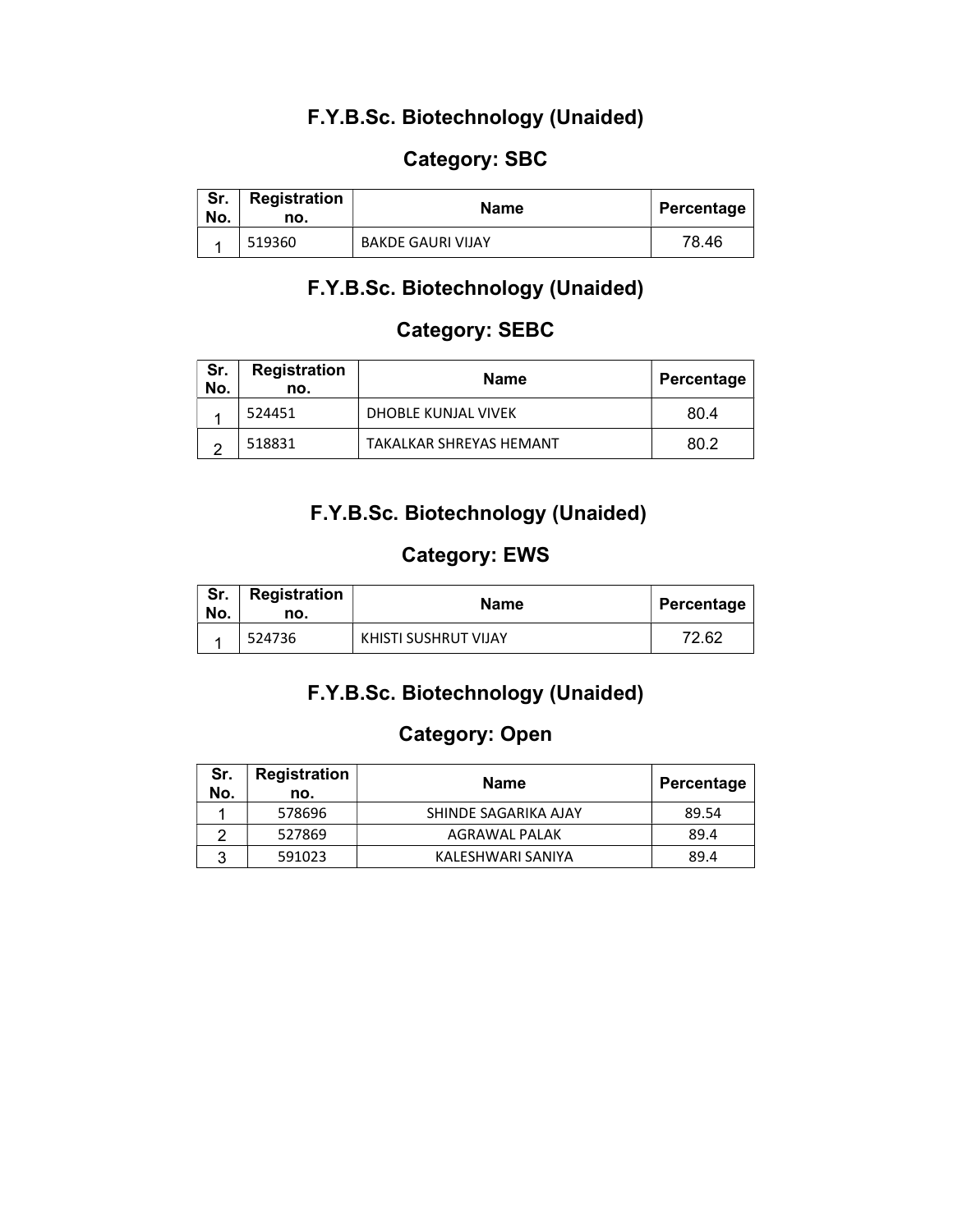

#### S.P.MANDALI'S RAMNARAIN RUIA AUTONOMOUS COLLEGE, MATUNGA, MUMBAI-400019

Academic Year 2020-21

17th August, 2020

F.Y.B.Sc. BIOTECHNOLOGY (Unaided)

# WAITING LIST

| Sr.<br>No.     | <b>Registration</b><br>no. | <b>Name</b>                    | Percentage |
|----------------|----------------------------|--------------------------------|------------|
| 1              | 537810                     | <b>CHHABRA MAHEK TARUN</b>     | 87.8       |
| $\overline{2}$ | 624794                     | SOMANATHAN ANUSHREE            | 87.69      |
| 3              | 539866                     | PATFI MFFRA KFTAN              | 87.69      |
| 4              | 528425                     | ANSARI MUAZZAMA MOHAMMED SALIM | 87.6       |
| 5              | 518822                     | <b>BAPAT GAURI PRASAD</b>      | 87.54      |
| 6              | 598861                     | NADAR JEBASNEHA                | 87.23      |
| $\overline{7}$ | 524046                     | PHADKE SNEHA                   | 87.2       |
| 8              | 517525                     | ROY CHOUDHURY SRISHTI SOMNATH  | 86.8       |
| 9              | 611187                     | <b>SAHA RITIKA</b>             | 86.8       |
| 10             | 590130                     | MOURYA OMKAR RAMESHCHAND       | 86.46      |
| 11             | 621840                     | THOMMANA SAREEN JOHNSON        | 86.46      |
| 12             | 535109                     | <b>BHIDE CHINMAYEE YOGESH</b>  | 86.31      |
| 13             | 562387                     | <b>GUPTA ANJALI MADANCHAND</b> | 86.15      |
| 14             | 535057                     | DARU RAJ HEMAL                 | 86         |
| 15             | 578252                     | BARBOZA ALISHA ANTONY          | 85.85      |
| 16             | 634027                     | <b>DASGUPTA ARYAN</b>          | 85.83      |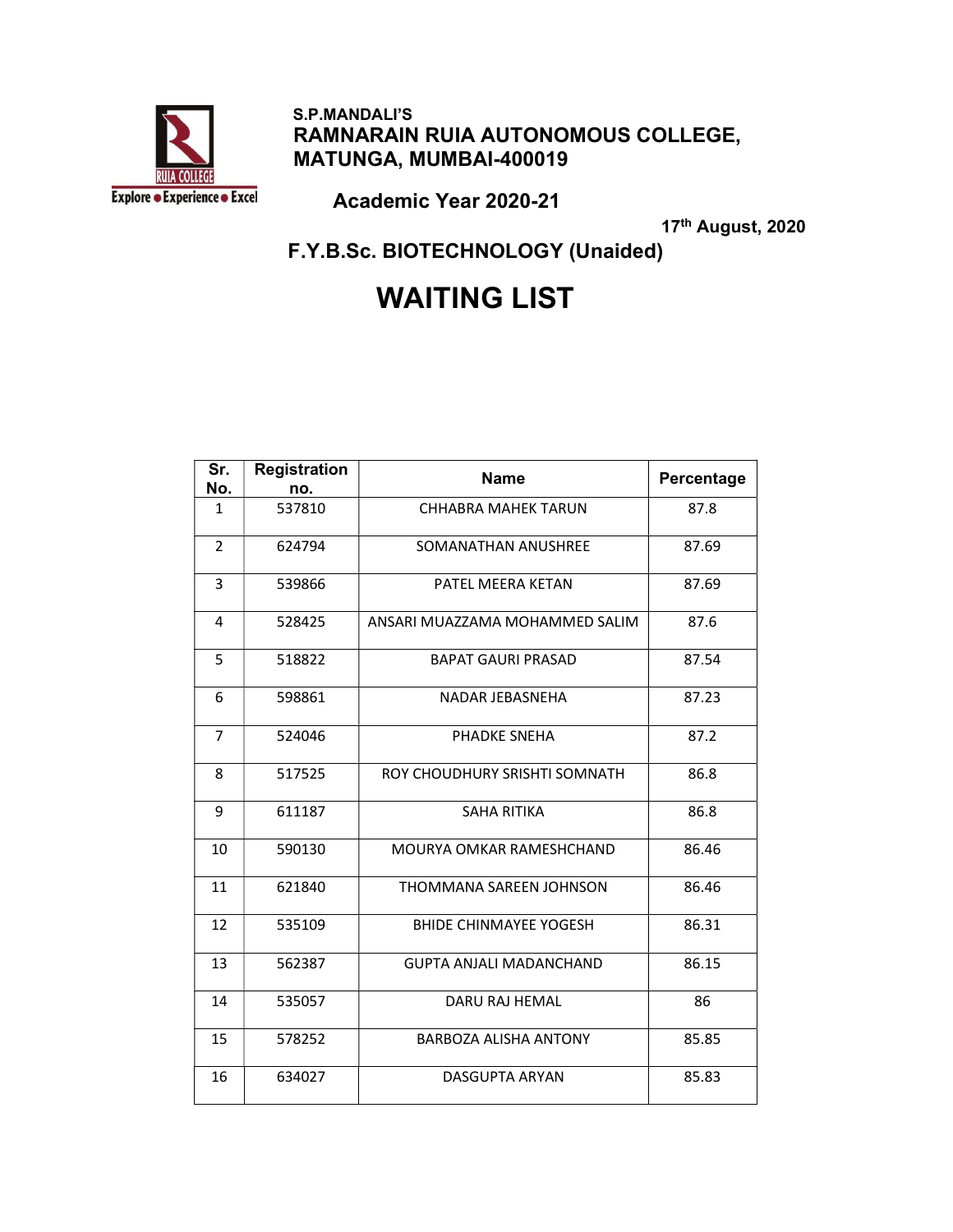| 17 | 602233 | MALIK PRANAV                                   | 85.83 |
|----|--------|------------------------------------------------|-------|
| 18 | 556026 | <b>JACOB SOUMYA</b>                            | 85.8  |
| 19 | 601360 | <b>KESKAR SHREEYA SWAROOP</b>                  | 85.69 |
| 20 | 580655 | RAMAKRISHNAN ASHWINI                           | 85.6  |
| 21 | 520597 | <b>BANERJEE SANJANA</b>                        | 85.54 |
| 22 | 523135 | CHANDALIYA AYUSHI MAHENDRA                     | 85.54 |
| 23 | 545014 | PURANIK JUI MANOJ                              | 85.54 |
| 24 | 527745 | SALKAR SHREYA NITIN                            | 85.4  |
| 25 | 530212 | SALKAR SHREYA NITIN                            | 85.4  |
| 26 | 550780 | <b>BAINS ANUPREET KAUR GURUCHARAN</b><br>SINGH | 85.38 |
| 27 | 527829 | SAHA ROY DISHA                                 | 85.38 |
| 28 | 640542 | NAKHYE DIVYA YOGESH                            | 85.38 |
| 29 | 540077 | KANE SHRUTI SIDDHESH                           | 85.23 |
| 30 | 642238 | <b>BANERJEE DEBANGANA INDRANIL</b>             | 85.23 |
| 31 | 620812 | MULLA MEHRE AZMAT                              | 85.08 |
| 32 | 533900 | <b>NAIR PRATIK SURESH</b>                      | 85    |
| 33 | 517492 | <b>PANDE SHREEYA GIRISH</b>                    | 84.8  |
| 34 | 506935 | <b>ISSER DHARANI</b>                           | 84.8  |
| 35 | 641984 | <b>CHANDE DEVANSHI SUNIL</b>                   | 84.6  |
| 36 | 569930 | SANAL ARYA                                     | 84.6  |
| 37 | 527792 | <b>BANG SHAILVI BENIGOPAL</b>                  | 84.46 |
| 38 | 518006 | <b>GAWADE SAKSHI BALASAHEB</b>                 | 84.46 |
| 39 | 532655 | SHIRKE TEJAL ARVIND                            | 84.46 |
| 40 | 610722 | CHOWDHURY ANTARA                               | 84.4  |
| 41 | 541018 | HARDIKAR GARGI RANJIT                          | 84.31 |
| 42 | 605359 | PARMAR DHUN GIRISH                             | 84.31 |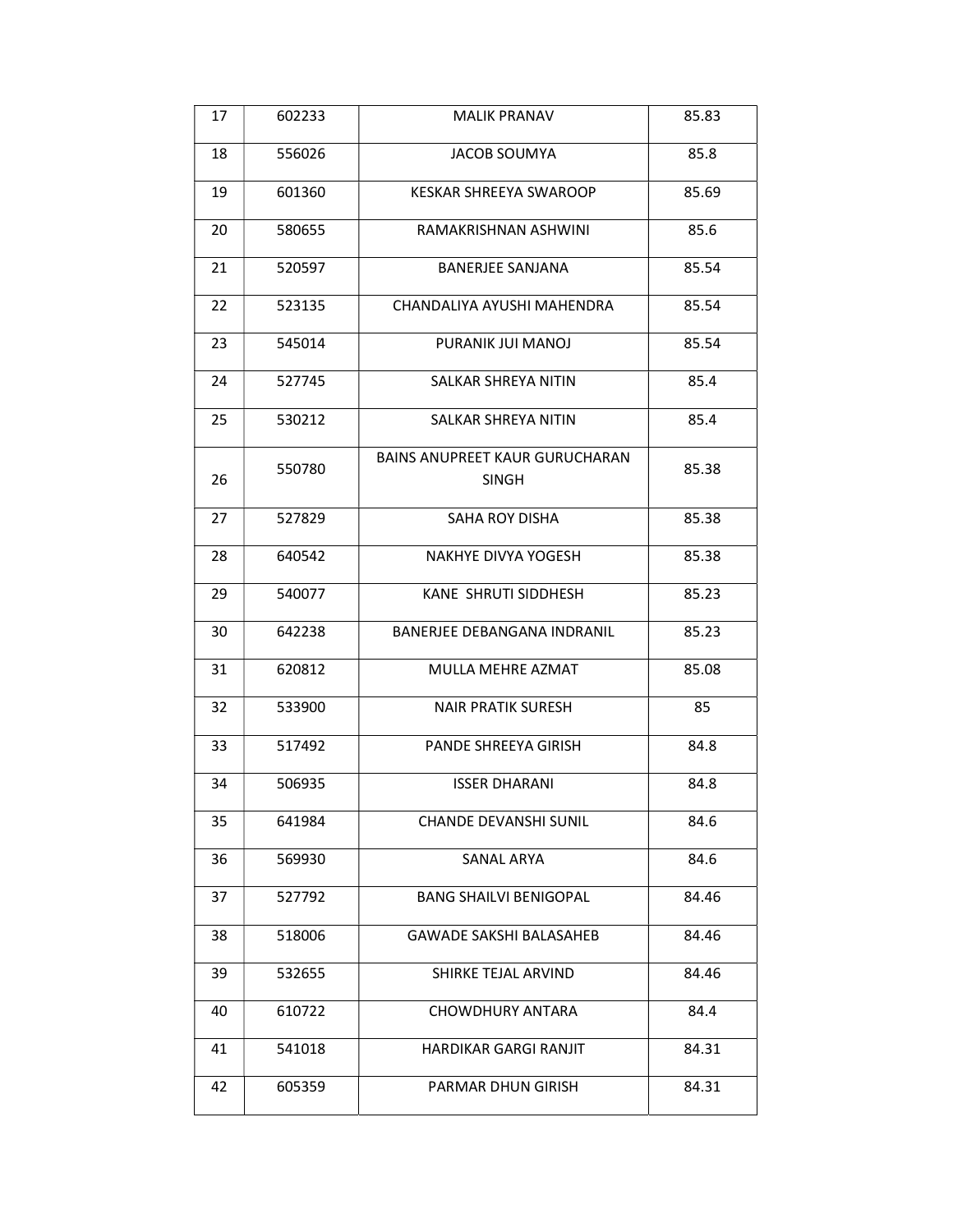| 43 | 627666 | SHINDE ADITYA SUDHIR         | 84.31 |
|----|--------|------------------------------|-------|
| 44 | 517666 | PODDAR SHRUTI                | 84.2  |
| 45 | 579784 | MONIS JASMITHA JERALD        | 84.15 |
| 46 | 570065 | WARANG SHARVARI DINKAR       | 84.15 |
| 47 | 544801 | TODIWALA NILUFER HORMAZE     | 84    |
| 48 | 614437 | KAPUR DIPTI                  | 84    |
| 49 | 627448 | <b>KUMAR DIVYA</b>           | 84    |
| 50 | 617737 | <b>MITRA TANISHA</b>         | 84    |
| 51 | 610881 | AGARWAL YUKTI RADHAKISHAN    | 84    |
| 52 | 611500 | MERCHANT MADNIYA             | 83.85 |
| 53 | 577913 | <b>TARDE JAY PRADEEP</b>     | 83.8  |
| 54 | 597726 | SUNDARRAJAN MOHANAPRIYA      | 83.69 |
| 55 | 555996 | DAVE AISHANI NISHIT          | 83.6  |
| 56 | 560607 | <b>GHOSH TANNUJH</b>         | 83.6  |
| 57 | 626681 | <b>BADIYANI HETVI DEVEN</b>  | 83.6  |
| 58 | 600517 | <b>MUNGEKAR SANIKA</b>       | 83.38 |
| 59 | 641248 | <b>JAIN ANUSHKA BHARAT</b>   | 83.08 |
| 60 | 583084 | CHITALE SHARVARI MILIND      | 83    |
| 61 | 643849 | ACHARYYA KRISH               | 83    |
| 62 | 530940 | PATEL VANSHITA SHAMBHIBHAI   | 82.92 |
| 63 | 596872 | NAIK SHRUSHTI TULSIDAS       | 82.92 |
| 64 | 526108 | KAKATKAR SHIVANI SANTOSH     | 82.8  |
| 65 | 543660 | <b>BARVE SANIKA PRASHANT</b> | 82.8  |
| 66 | 580414 | SINGHVI MISHTY VIKAS         | 82.62 |
| 67 | 510116 | SIROYA SANA VISHAL           | 82.46 |
| 68 | 555495 | BOPARDIKAR PRADNYA SHREEPAD  | 82.46 |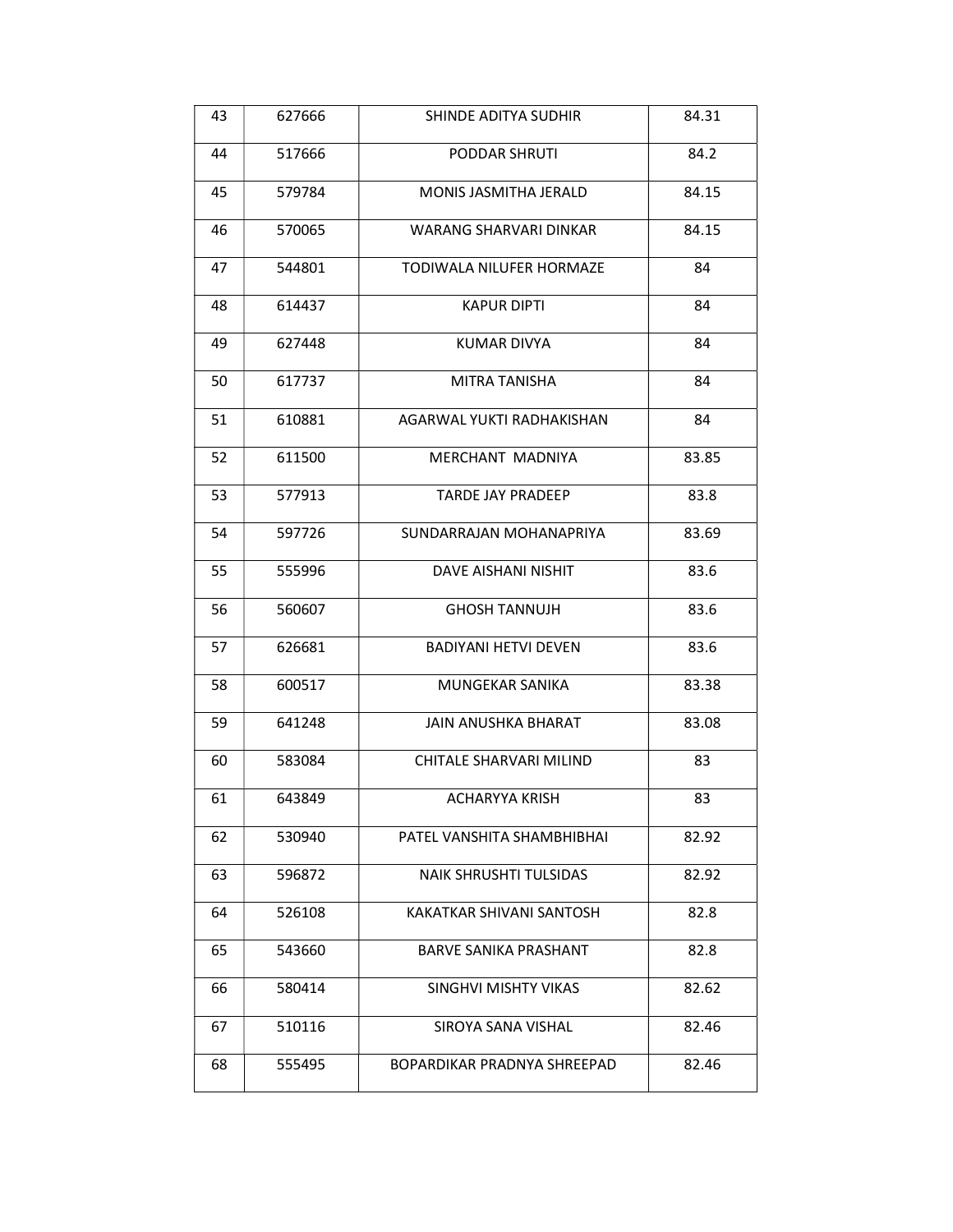| 69 | 516829 | <b>BHIDE MENAJA MILIND</b>       | 82.46 |
|----|--------|----------------------------------|-------|
| 70 | 625472 | HINGORANI KHUSHI MAHESH          | 82.31 |
| 71 | 521610 | MAURYA YASH SHASHIKANT           | 82.2  |
| 72 | 545628 | KORE NIKITA SANTOSH              | 82.15 |
| 73 | 599180 | CHAMARIA PEARL ARVIND            | 82.15 |
| 74 | 539863 | <b>GAWDE SEJAL SUNIL</b>         | 82    |
| 75 | 537118 | PHATAK SANIKA UMESH              | 81.85 |
| 76 | 516700 | TULASKAR ADITI NINAD             | 81.85 |
| 77 | 533702 | <b>MAHADIK RADNYI GURUPRASAD</b> | 81.69 |
| 78 | 547762 | <b>GAONKAR NEHA SANDEEP</b>      | 81.69 |
| 79 | 643633 | AHIRRAO JANHAVI HARSHAD          | 81.69 |
| 80 | 647026 | AHIRRAO JANHAVI HARSHAD          | 81.69 |
| 81 | 541930 | <b>ROY PRITISH</b>               | 81.6  |
| 82 | 596826 | PAREKH SAKSHI RUPESH             | 81.38 |
| 83 | 615863 | UKIDAWE ISHWARI LAXMIPRASAD      | 81.38 |
| 84 | 575918 | <b>JADHAV MANASI SANTOSH</b>     | 81.23 |
| 85 | 600686 | <b>MANE HARSHDA VIJAY</b>        | 81.08 |
| 86 | 553155 | PASARAD DEEPA BASAVARAJ          | 80.92 |
| 87 | 554952 | MAINKAR ESHA DHANANJAY           | 80.92 |
| 88 | 642739 | MAINKAR ESHA DHANANJAY           | 80.92 |
| 89 | 524189 | <b>VIRA MAHIKA SANJAY</b>        | 80.92 |
| 90 | 525891 | <b>SHAH SANYA SUKETU</b>         | 80.92 |
| 91 | 600128 | KATKAR SHRUTI VASANT             | 80.92 |
| 92 | 520450 | <b>RANJITH NIDHI</b>             | 80.62 |
| 93 | 623468 | NAHATA HRISHIKA SANDEEP          | 80.62 |
| 94 | 640210 | AMBULGEKAR VAIBHAVI SHIRISH      | 80.62 |